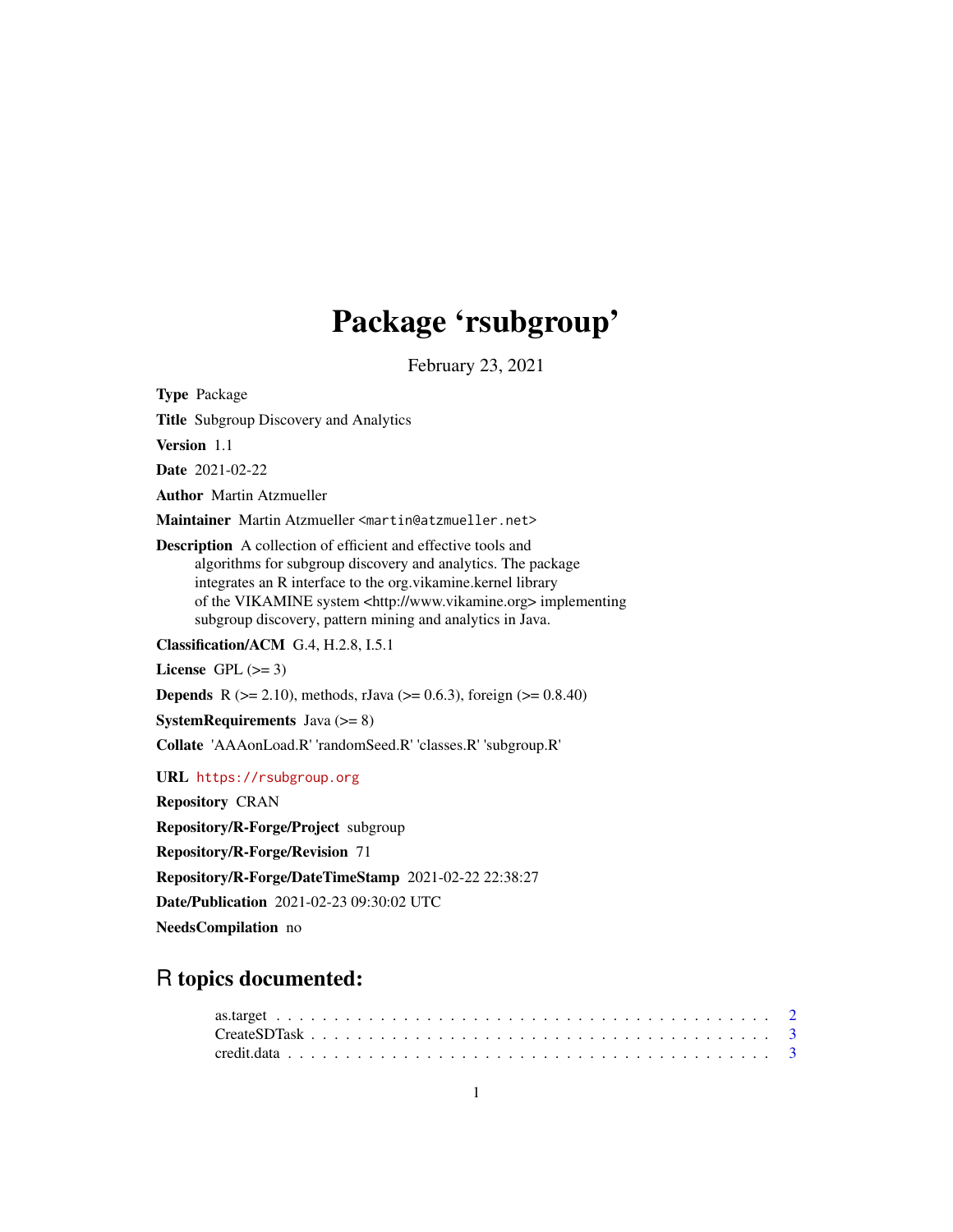#### <span id="page-1-0"></span>2 as.target

|       | is pattern matching $\ldots \ldots \ldots \ldots \ldots \ldots \ldots \ldots \ldots \ldots \ldots \ldots$ |
|-------|-----------------------------------------------------------------------------------------------------------|
|       |                                                                                                           |
|       |                                                                                                           |
|       |                                                                                                           |
|       |                                                                                                           |
|       |                                                                                                           |
| Index |                                                                                                           |
|       |                                                                                                           |

<span id="page-1-1"></span>as.target *Constructs a target variable (for subgroup discovery)*

#### Description

Constructs a target variable, i.e., an object suitable to be passed to DiscoverSubgroups or CreateS-DTask.

#### Usage

as.target(attribute, value=NULL)

#### Arguments

| attribute | The attribute of the target variable.                                             |
|-----------|-----------------------------------------------------------------------------------|
| value     | For binary targets, the respective attribute value; the value is NULL for numeric |
|           | targets.                                                                          |

#### See Also

[DiscoverSubgroups](#page-3-1).

#### Examples

```
# creating a target variable
# binary:
as.target("class", "true")
#numeric:
as.target("numeric_class")
```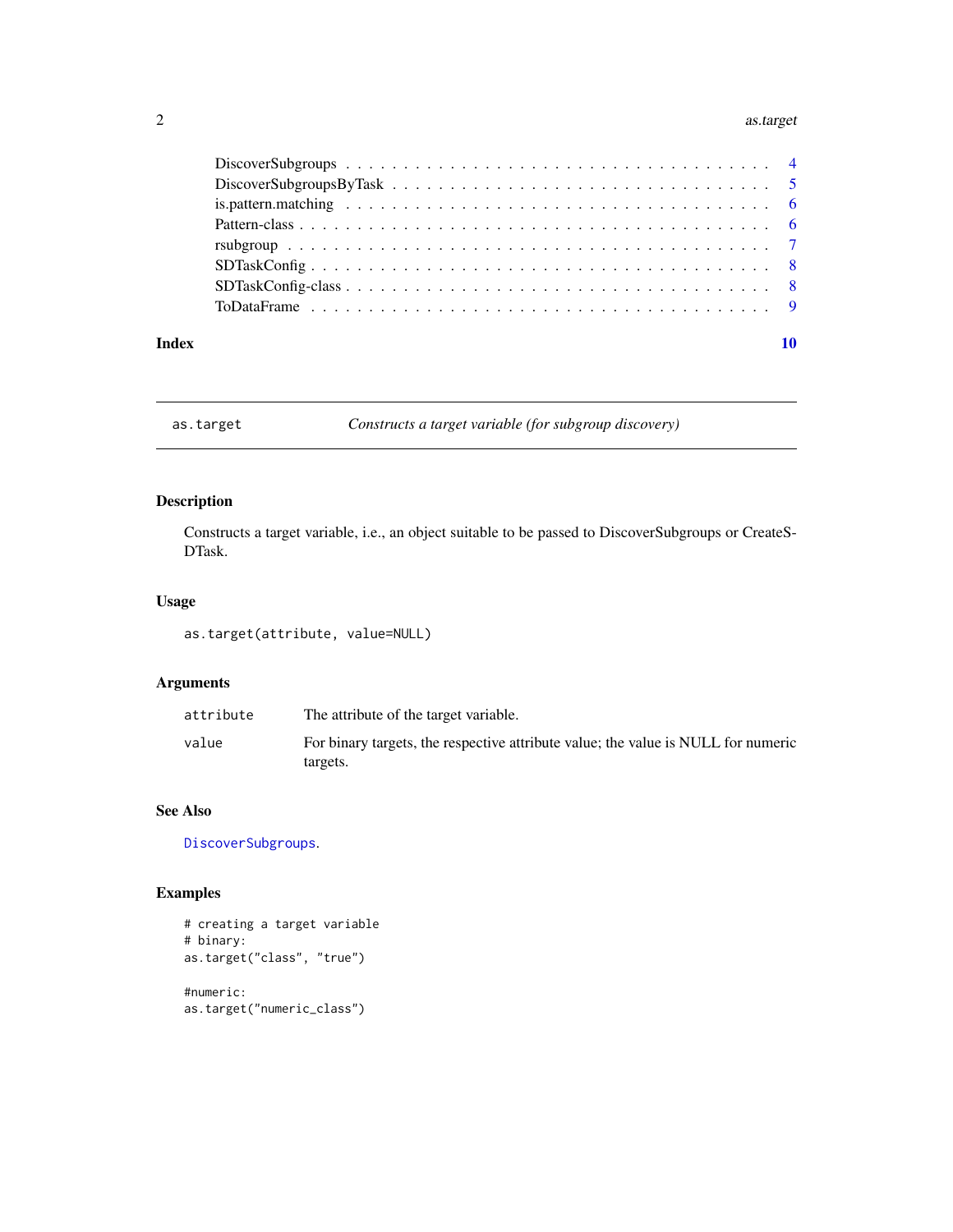<span id="page-2-1"></span><span id="page-2-0"></span>

#### Description

Performs subgroup discovery according to the given task.

#### Usage

CreateSDTask(source, target, config = SDTaskConfig())

#### Arguments

| source | a data.frame or the a character string giving the filename of an ARFF file to<br>use. Providing a file name directly provides the data to the subgroup discovery<br>algorithms on the Java side, which is more memory efficient than converting the<br>data frame to the Java representation. |
|--------|-----------------------------------------------------------------------------------------------------------------------------------------------------------------------------------------------------------------------------------------------------------------------------------------------|
| target | the target variable (constructed by as target) to consider for subgroup discovery.                                                                                                                                                                                                            |
| config | an instance of SDTaskConfig providing various parameters for subgroup discov-                                                                                                                                                                                                                 |
|        | ery.                                                                                                                                                                                                                                                                                          |

#### See Also

[DiscoverSubgroups](#page-3-1). [DiscoverSubgroupsByTask](#page-4-1) [SDTaskConfig](#page-7-1)

#### Examples

```
# creating a task
data(credit.data)
# task with binary target
task <- CreateSDTask(credit.data, as.target("class", "good"))
# task with numeric target
taskNum <- CreateSDTask(credit.data, as.target("credit_amount"))
```
credit.data *Statlog (German Credit Data) Data Set*

#### Description

This dataset classifies people described by a set of attributes as good or bad credit risks.

#### Usage

data(credit.data)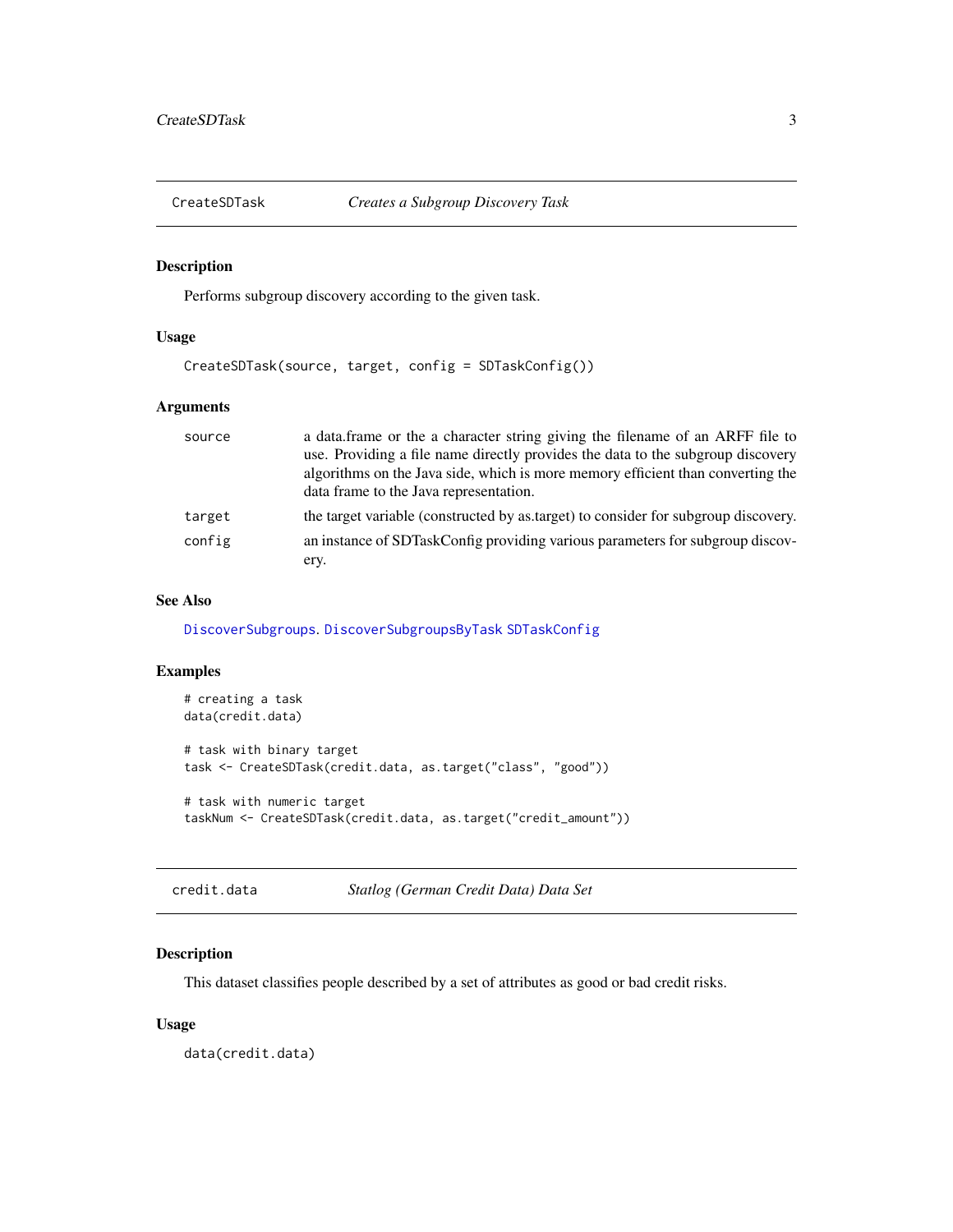#### <span id="page-3-0"></span>Format

A vector containing 1000 observations.

#### Source

UCI Repository, https://archive.ics.uci.edu/ml/datasets/Statlog+(German+Credit+Data).

<span id="page-3-1"></span>DiscoverSubgroups *Performs Subgroup Discovery*

#### Description

Performs subgroup discovery according to the given target and the configuration on the data.

#### Usage

```
DiscoverSubgroups(source, target, config= SDTaskConfig(), as.df=FALSE)
```
#### Arguments

| source | a data.frame or the a character string giving the filename of an ARFF file to<br>use. Providing a file name directly provides the data to the subgroup discovery<br>algorithms on the Java side, which is more memory efficient than converting the<br>data frame to the Java representation. |
|--------|-----------------------------------------------------------------------------------------------------------------------------------------------------------------------------------------------------------------------------------------------------------------------------------------------|
| target | the target variable (constructed by as target) to consider for subgroup discovery.                                                                                                                                                                                                            |
| config | an instance of SDTaskConfig providing various parameters for subgroup discov-<br>ery.                                                                                                                                                                                                         |
| as.df  | TRUE, if the result patterns should be returned as a data.frame using ToDataFrame                                                                                                                                                                                                             |

#### See Also

[DiscoverSubgroupsByTask](#page-4-1). [as.target](#page-1-1) [CreateSDTask](#page-2-1) [SDTaskConfig](#page-7-1)

#### Examples

```
# subgroup discovery on a data.frame, for binary target
data(credit.data)
result1 <- DiscoverSubgroups(
   credit.data, as.target("class", "good"), new("SDTaskConfig",
   attributes=c("checking_status", "credit_amount", "employment", "purpose")))
result2 <- DiscoverSubgroups(
    credit.data, as.target("class", "good"), new("SDTaskConfig",
    attributes=c("checking_status", "employment")))
ToDataFrame(result1)
ToDataFrame(result2)
```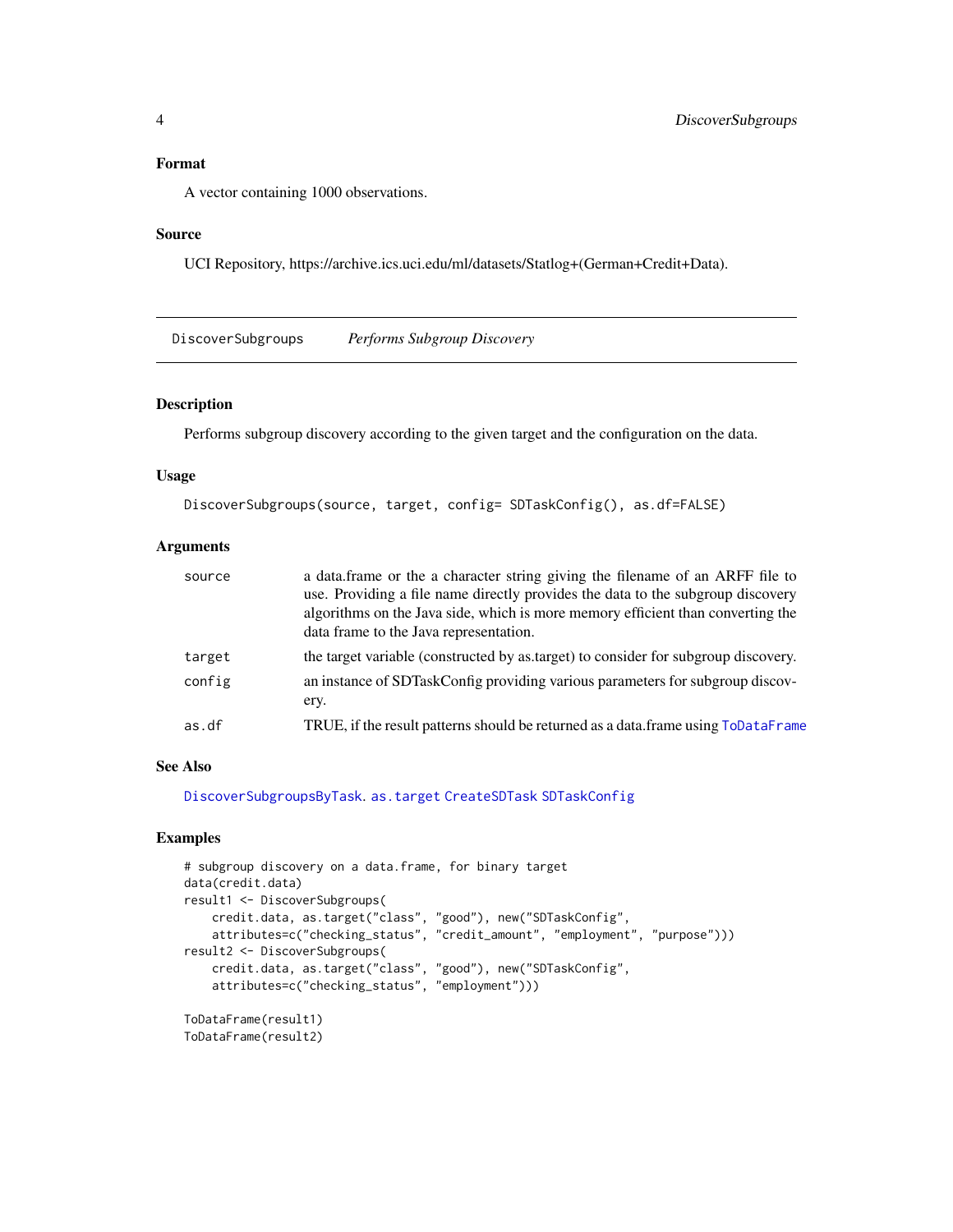#### <span id="page-4-0"></span>DiscoverSubgroupsByTask 5

```
# subgroup discovery for numeric target variable
result3 <- DiscoverSubgroups(
    credit.data, as.target("credit_amount"), new("SDTaskConfig",
    attributes=c("checking_status", "employment")))
```
ToDataFrame(result3)

<span id="page-4-1"></span>DiscoverSubgroupsByTask

*Performs Subgroup Discovery for a given Task*

#### Description

Performs subgroup discovery according to the given task.

#### Usage

```
DiscoverSubgroupsByTask(task, as.df=FALSE)
```
#### Arguments

| task  | a subgroup discovery task constructed by CreateSDTask.                            |
|-------|-----------------------------------------------------------------------------------|
| as.df | TRUE, if the result patterns should be returned as a data.frame using ToDataFrame |

#### See Also

[DiscoverSubgroups](#page-3-1). [CreateSDTask](#page-2-1)

#### Examples

```
# creating a task
data(credit.data)
task <- CreateSDTask(
   credit.data, as.target("class", "bad"), SDTaskConfig(
    attributes=c("checking_status", "employment")))
taskNum <- CreateSDTask(
   credit.data, as.target("credit_amount"), SDTaskConfig(
    attributes=c("checking_status", "employment")))
# running the tasks
```

```
DiscoverSubgroupsByTask(task)
DiscoverSubgroupsByTask(taskNum)
```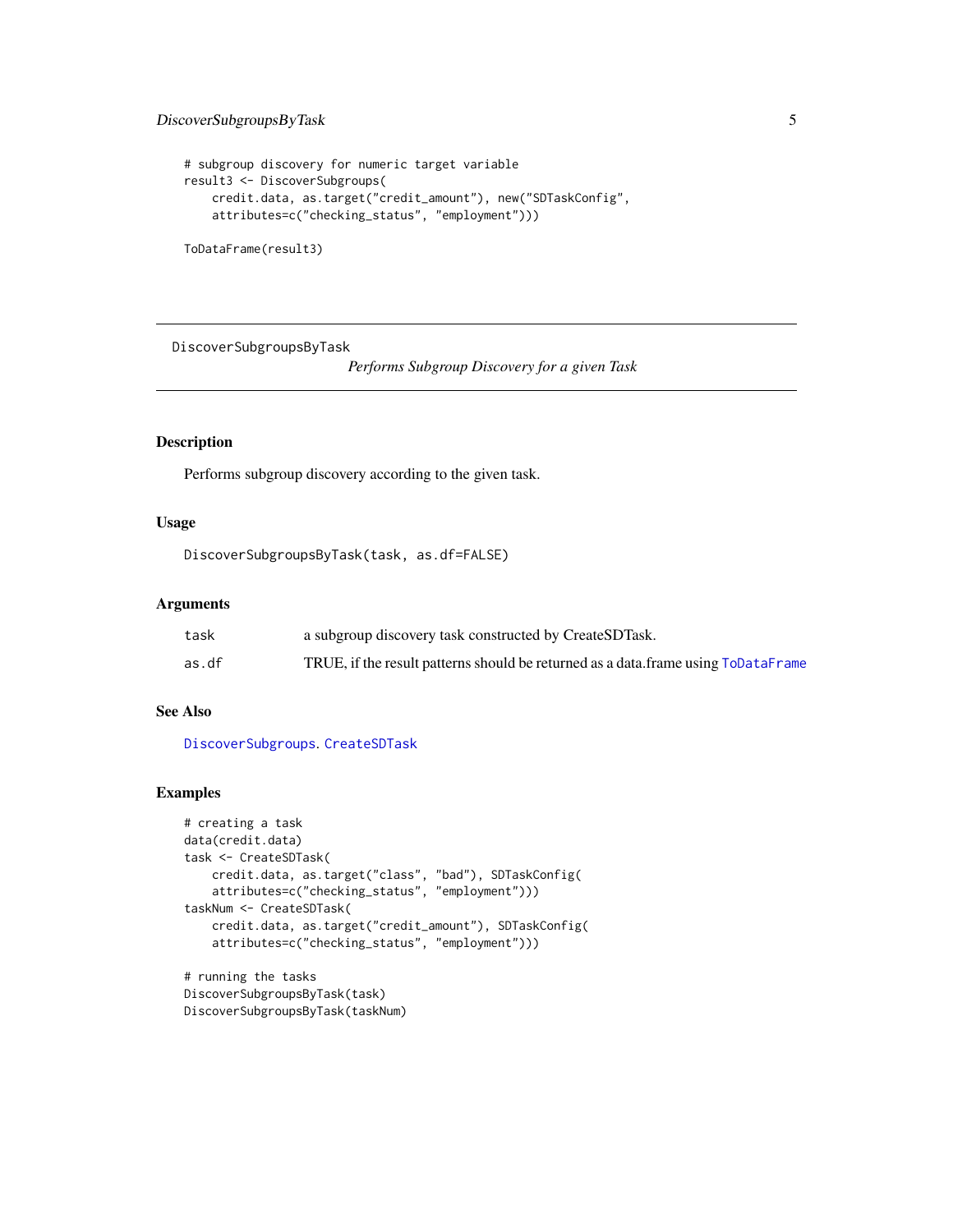<span id="page-5-0"></span>is.pattern.matching *Tests whether a pattern and a data list (row of a data frame) match*

#### Description

Tests whether a pattern and a data list (row of a data frame) match, e.g., for implementing classification methods.

#### Usage

is.pattern.matching(pattern, data.list)

#### Arguments

| pattern   | An instance of class Pattern, e.g., returned by DiscoverSubgroups.                 |
|-----------|------------------------------------------------------------------------------------|
| data.list | A list having the attributes as 'keys', and the values as respective values of the |
|           | list. This corresponds, for example, to a row of a data frame.                     |

#### See Also

[Pattern-class](#page-5-1).

<span id="page-5-1"></span>

| Class "Pattern" — A Simple Subgroup Description Container<br>Pattern-class |
|----------------------------------------------------------------------------|
|----------------------------------------------------------------------------|

#### Description

A Simple Container holding the results (subgroups, description and parameters) for the Subgroup and Pattern Mining Algorithms

#### Objects from the Class

Objects are created by calls of the form new("Pattern",...).

#### **Slots**

description: The subgroup description, as a character vector.

- selectors: The subgroup description, given as a list of (simple) selection expressions, where the 'key' is the attribute and the 'value' is the value.
- quality: The numeric value denoting the quality of the subgroup pattern as determined by the applied quality function.

size: The size of the subgroup.

parameters Additional quality parameters of the subgroup.

#### See Also

[DiscoverSubgroups](#page-3-1). [DiscoverSubgroupsByTask](#page-4-1) [CreateSDTask](#page-2-1)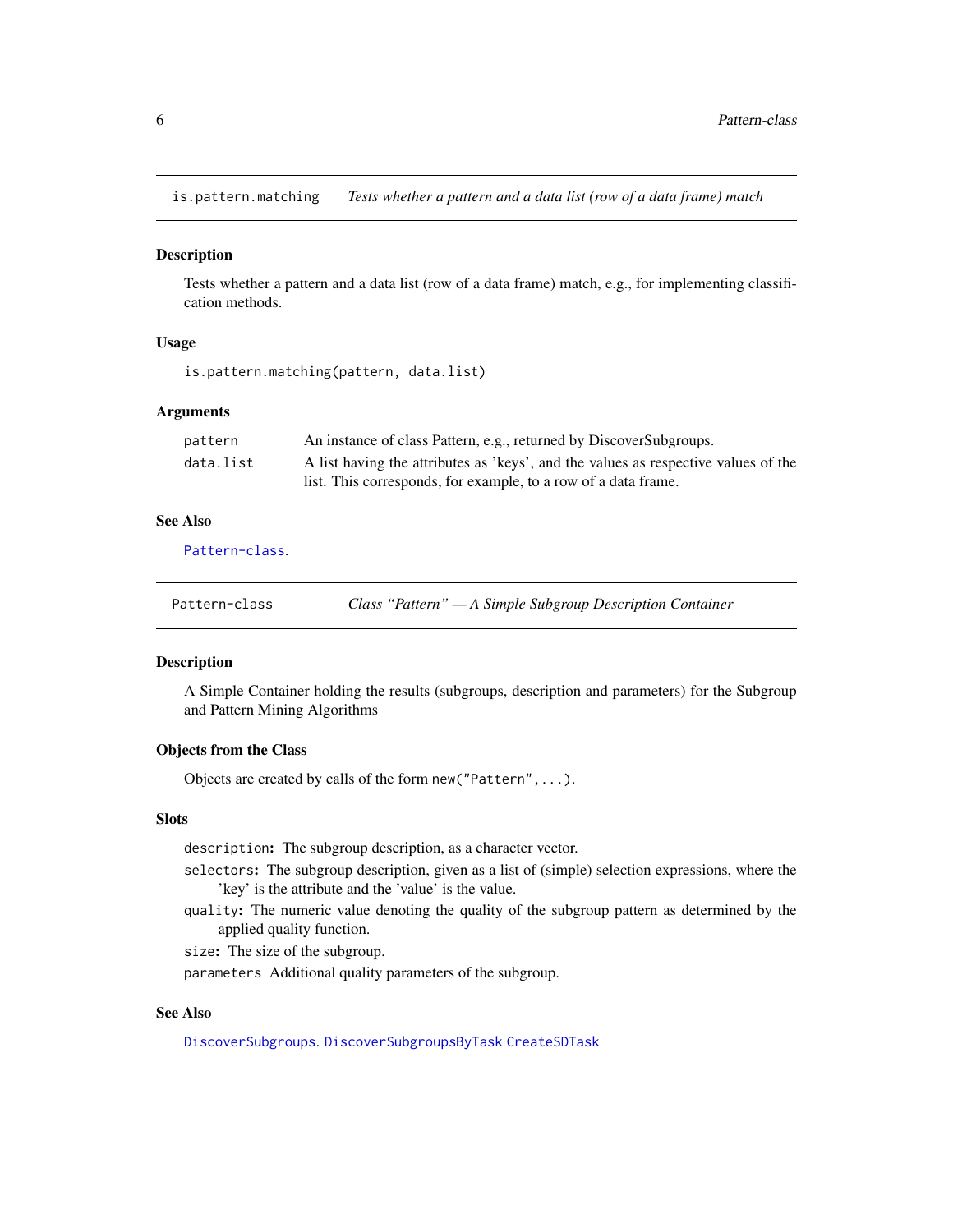<span id="page-6-0"></span>rsubgroup *rsubgroup Package - Algorithms and Tools for Efficient Subgroup Discovery and Analytics*

#### Description

The rsubgroup package contains a set of efficient and effective tools and algorithms for subgroup discovery and analytics. The package integrates an R interface to the org.vikamine.kernel library of the VIKAMINE system (http://www.vikamine.org).

Note: rsubgroup uses rJava. To set the maximum available heap space for Java, the .jinit command of rJava needs to be called before loading rsubgroup, i.e.

library(rJava) .jinit(parameters="-Xmx2048M") # for two gigabytes heap space, for example library(rsubgroup)

Please note that this needs to happen before rJava is used in any way. After the JVM has been initialized (and started), setting the heap space has no effect any more. Therefore, it is recommended to execute the .jinit(...) command right after loading the rJava package.

#### Details

| Package:  | rsubgroup        |
|-----------|------------------|
| Type:     | Package          |
| Version:  | 0.7              |
| Date:     | $2015 - 07 - xx$ |
| License:  | $GPL (=3)$       |
| LazyLoad: | yes              |

#### Author(s)

Martin Atzmueller

Maintainer: Martin Atzmueller <martin@atzmueller.net>

#### References

- 1. Martin Atzmueller and Frank Puppe. SD-Map A Fast Algorithm for Exhaustive Subgroup Discovery. Knowledge Discovery in Databases: PKDD 2006, LNAI 4213, pp. 6-17, Springer Verlag, 2006.
- 2. Martin Atzmueller and Florian Lemmerich. Fast Subgroup Discovery for Continuous Target Concepts. In: Foundations of Intelligent Systems, LNCS 5722, pp. 35-44, Springer Verlag, 2009.
- 3. Florian Lemmerich and Mathias Rohlfs and Martin Atzmueller. Fast Discovery of Relevant Subgroup Patterns. In: Proc. 23rd FLAIRS Conference, AAAI Press, 2010.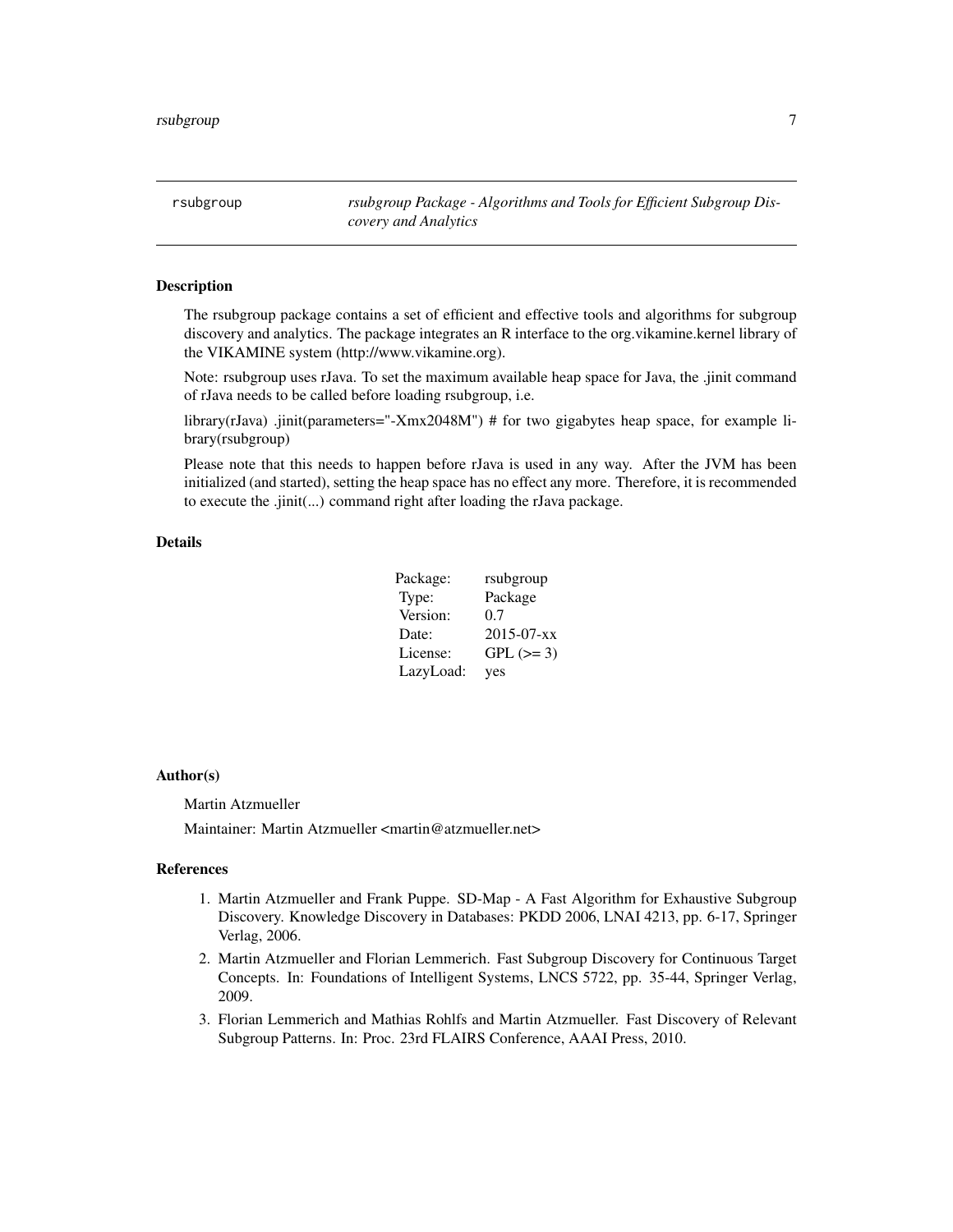<span id="page-7-1"></span><span id="page-7-0"></span>

#### Description

Creates a subgroup discovery task configuration, that is, an instance of SDTaskConfig.

SDTaskConfig-class *Class "SDTaskConfig" — A Set of Configuration Settings*

#### **Description**

A Set of Configuration Settings for the Subgroup and Pattern Mining Algorithms

#### Objects from the Class

Objects are created by calls of the form SDTaskConfig(...).

#### Slots

- attributes: The list of attributes to consider for mining. Either a vector of attribute names, or NULL (the default), which includes all attributes.
- discretize: Boolean, indicating whether to (automatically) discretize numeric attributes (default discretize=TRUE. Depends on parameter nbins. Either creates distinct values, if their number in the dataset is <= nbins, or applies equal-frequency discretization for the respective numeric attribute.
- method: A mining method; one of Beam-Search beam, BSD bsd, SD-Map sdmap, SD-Map enabling internal disjunctions sdmap-dis. The default is method = "sdmap".
- nbins: Specifies the number of bins to be used when discretizing numeric attributes (see discretize above).
- qf: A quality function; one of: Adjusted Residuals ares, Binomial Test bin, Chi-Square Test chi2, Gain gain, Lift lift, Piatetsky-Shapiro ps, Relative Gain relgain, Weighted Relative Accuracy wracc. The default is qf = "ps".
- k: The maximum number (top-k) of patterns to discover, i.e., the best k rules according to the selected quality function. The default is  $k = 20$
- minqual: The minimal quality (default minqual =  $0$ ).
- minsize: The minimal size of a subgroup (as an integer) (minimal coverage of database records, default minsize  $= 0$ ).
- mintp: The minimal true positive (tp) threshold, an integer (minimal (absolute) number of true positives in a subgroup, relevant for binary target concepts only), defaults to mintp = 0.
- maxlen: The maximal length of a description of a pattern, i.e., the maximal number of conjunctions. This impacts both understandability and efficiency. Simpler rules are easier to understand, and a small maxlen will restrict the search space (default maxlen = 7).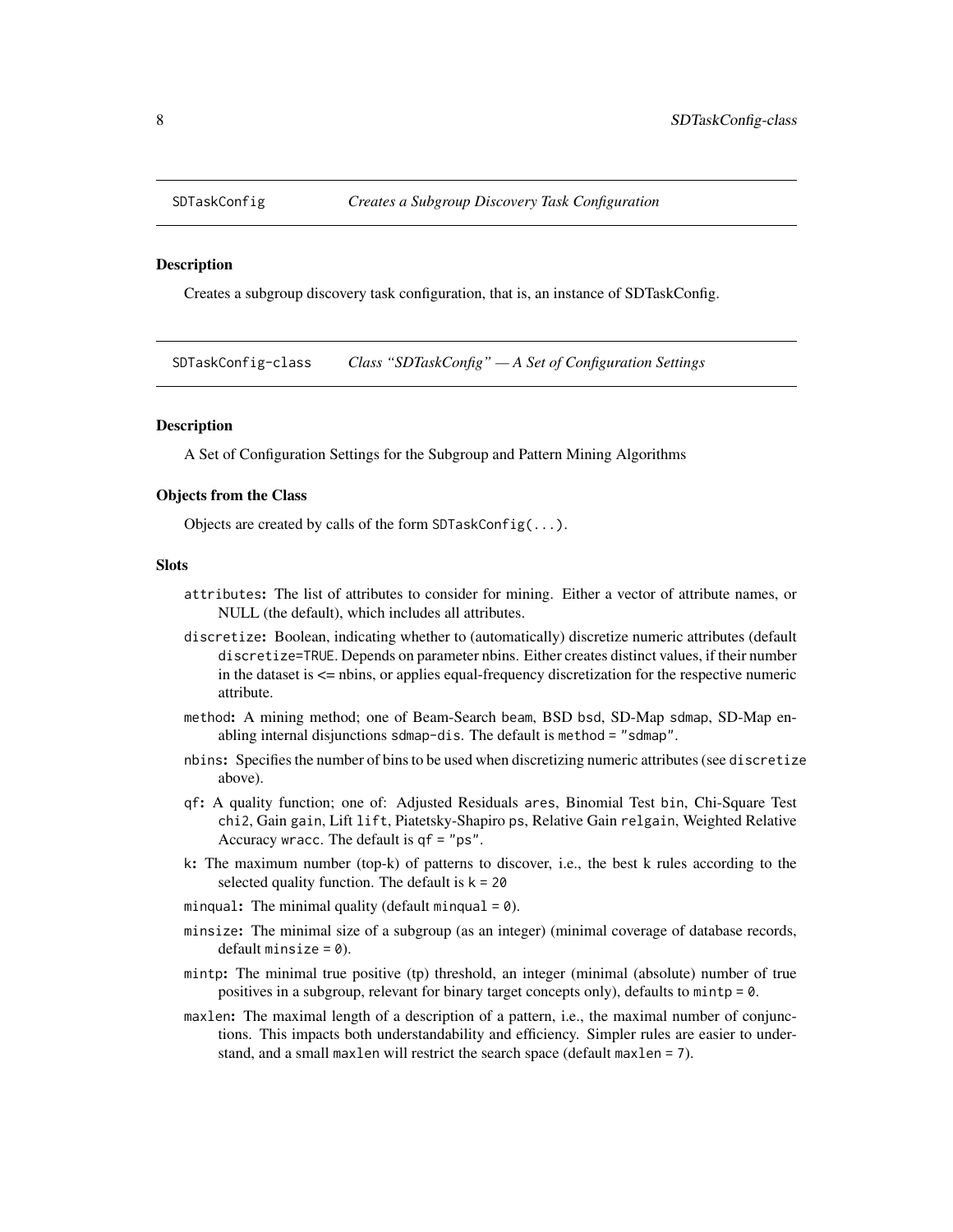#### <span id="page-8-0"></span>ToDataFrame 9

- nodefaults: Ignore default values, i.e., do not include the respective first value (with index 0) of each attribute (default nodefaults=FALSE, i.e., include all values).
- relfilter: Controls, whether irrelevant patterns are filtered during pattern mining; negatively impacts performance (default relfilter = FALSE)).
- postfilter: Controls, whether a post-processing filter is applied; one (or a vector) of: Minimum Improvement (Global) min-improve-global, checks the patterns against all possible generalizations, Minimum Improvement (Pattern Set) min-improve-set, checks the patterns against all their generalizations in the result set, Relevancy Filter relevancy, removes patterns that are strictly irrelevant, Significant Improvement (Global) sig-improve-global, removes patterns that do not significantly improve (default 0.01 level) w.r.t. all their possible generalizations, Significant Improvement (Set) sig-improve-set, removes patterns that do not significantly improve (default 0.01 level) w.r.t. all generalizations in the result set, Weighted Covering weighted-covering, performs weighted covering on the data in order to select a covering set of subgroups while reducing the overlap on the data. By default no postfilter is set, i.e., postfilter = "".
- parfilter: Provides the minimal improvement value for the postfilter (for min-improve-\* filters), or the significance level (P) for sig-improve-\* filters.

#### See Also

[DiscoverSubgroups](#page-3-1). [DiscoverSubgroupsByTask](#page-4-1) [CreateSDTask](#page-2-1)

<span id="page-8-1"></span>ToDataFrame *Transforms patterns into a data frame*

#### **Description**

Transforms a list/vector of patterns into a data frame for inspection and analysis.

#### Usage

```
ToDataFrame(patterns, ndigits = 2)
```
#### Arguments

| patterns | List/vector of patterns.                                      |
|----------|---------------------------------------------------------------|
| ndigits  | Number of significant digits when printing floats (optional). |

#### See Also

[DiscoverSubgroups](#page-3-1).